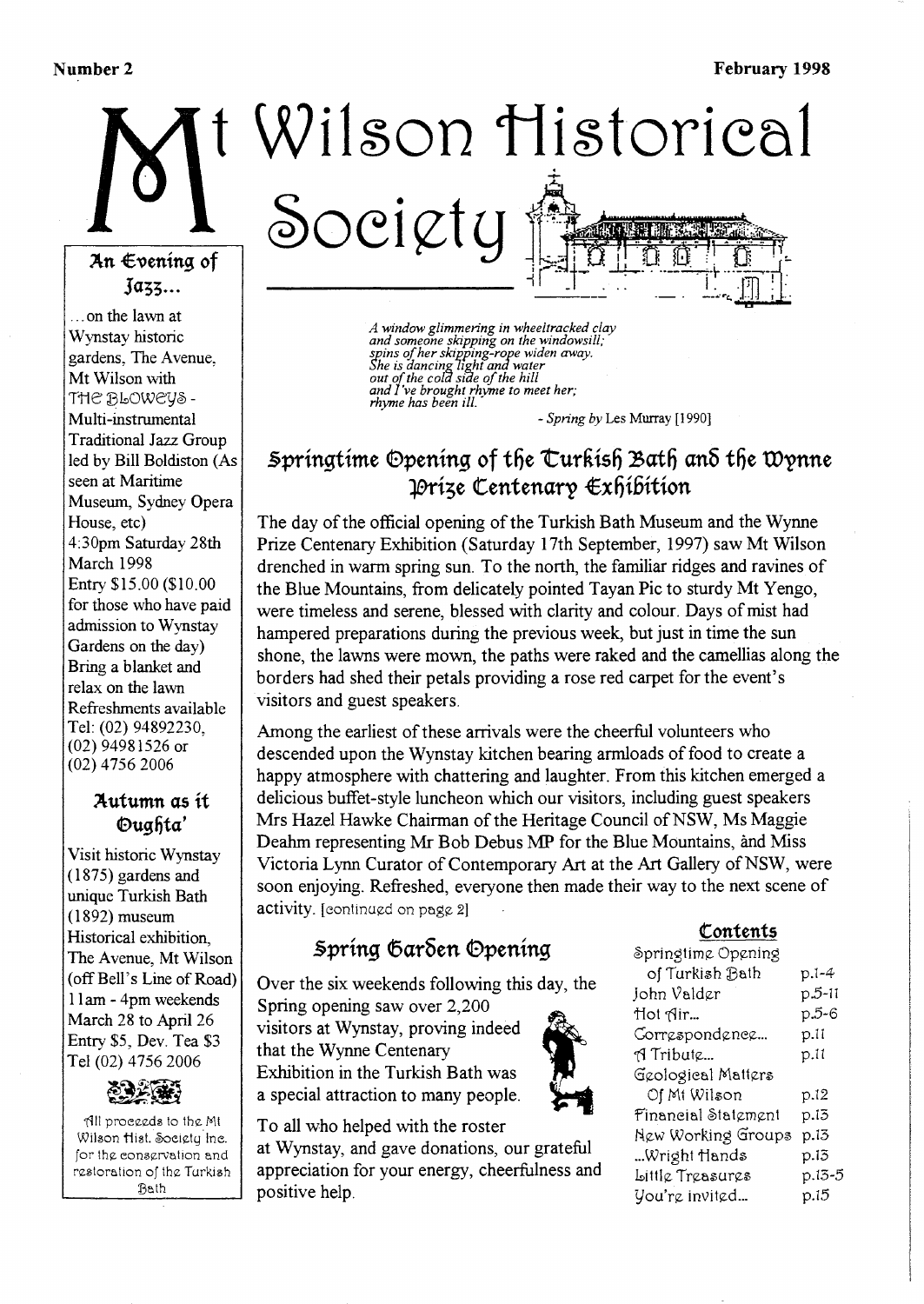### **5pringtime Opening of the Curkish Bath and the Wynne Orize Centenary**  $\epsilon$ **xhibition**  $[continued from page 1]$

At half past two all were assembled beside the Turkish Bath for the opening ceremony. Raoul Wilson, Chairman of the Mount Wilson Historical Society, gave a warm welcome to those present. Amongst these were Michael Neall, Mayor of the City of the Blue Mountains, and Mrs Pauline Neall; Mr Kerry Bartlett, Federal Member for Macquarie, and Mrs Bartlett; Councillor Terri Hamilton; Mrs Rosalind Strong, the



Volunteer eooks [from left] besley Wilson, Robin beonard, Helen Freeman, Alison tieap and tielen Cardy in the kitehen of Wynstay after a morning of basting, beating, heating, grating, grilling, eoating, pummelling, stirring, stoving, eloving, ehurning (while avoiding any burning) to produeg a magnifiegnt buffet-style luneheon for guests.

Acting Director of the Heritage Office, and Mr Tony Strong; Mr Dennis MacManus, Heritage Office Program Co-ordinator; Mrs Jyoti Somerville, Conservation Architect and former Heritage Adviser to BMCC; Mrs Kate Chidlow, Conservation Outreach Officer from Museums Australia Inc.; Mr Alan Crocker and Mr Peter T odd, *Design* 5 Architects; Mr Stan Hellyer, the Conservation Builder, and his team; representatives from the Blue Mountains Historical Societies and local organisations; and the Lithgow Mercury and Blue Mountains Gazette. We also welcomed the presence of Ms Jo Holder, Curator of S.H. Ervin Gallery and a number of artists whose work was being exhibited. These included Suzanne Archer, Ian Bettinson, Rosemary Madigan, John Peart, Margaret

Woodward and Reinis Zusters. We were also delighted to have with us Lily Lynn, widow of the artist Elwyn Lynn and mother of guest speaker Miss Victoria Lynn.

To welcoming applause our special guest, Mrs Hazel Hawke, was introduced. She expressed her pleasure in being present "to celebrate the achievement of the Mount Wilson Historical Society in the restoration of the Turkish Bath on the Wynne Estate... important evidence of the life and times of Richard Wynne".

Mrs Hawke went on to explain that her past work with charitable organisations had shown her the importance of both individual and community values. She has personally discovered that the best way of appreciating value when dealing in heritage is to give the community the responsibility for maintenance, with the Heritage Council adding the benefit of their expertise only when required or desired. Mrs Hawke recognised the restoration and preservation of the Turkish Bath as a fine demonstration of the sort of creative partnership between local community and state and local government that the Heritage Council encourages. "I am very pleased," Mrs Hawke continued, "that the Heritage Council has played a part in the conservation of this very special place with the contribution of \$18,500 from the Heritage Assistance Program, and a further \$6,000 has been approved by the Minister as part of the first round of the Heritage 2001 program."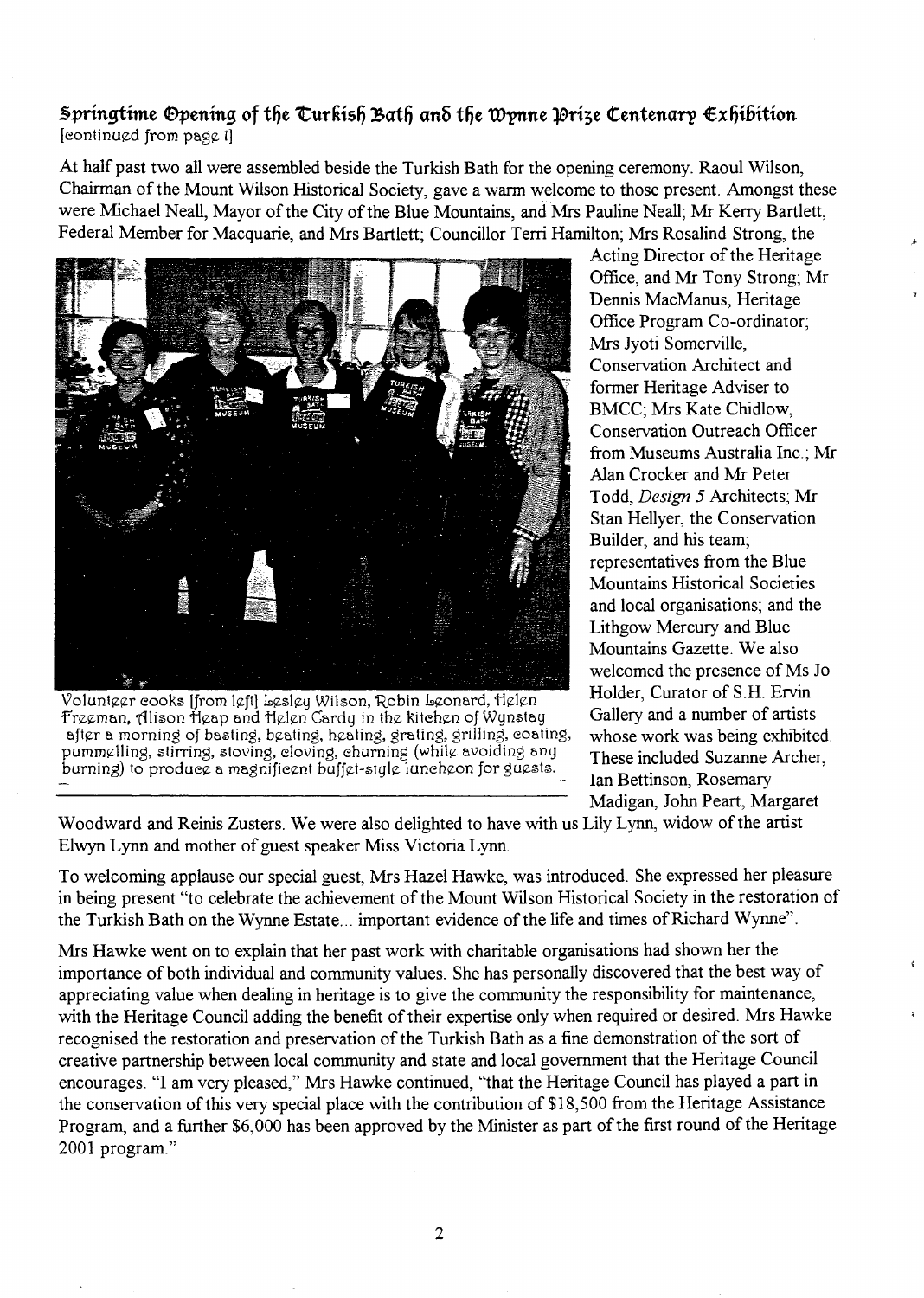A certificate to celebrate the work already accomplished was to be presented to Mrs Hawke, but could not be found (to delighted laughter). Mrs Hawke then declared the Turkish Bath officially open, and was thanked for her kind words by the Chairman with a promise that the certificate would be permanently hung in the Turkish Bath Museum. Another lovely occasion for laughter then arose when the gift previously organised for presentation to Mrs Hawke could also not be found.

Our next speaker, Ms Maggie Deahm, former Member for Macquarie and former adviser on art within the ministry, was then introduced. Ms Deahm commented on the (coincidentally) appropriate timing of this occasion, coming as it did at the end of History Week, especially because landscape painting is very much tied up with our history and heritage. It has marked the development of this country, being a most enduring and important record of Australia when so much of our landscape has been destroyed.

Ms Deahm discussed the fact that in the 1890s landscape painting underwent a dramatic change. This included a transition from the rather gloomy paintings of early artists to the effect created with the increasing recognition of the peculiar light - the 'white' light - of this country. This latter period, Ms Deahm asserted, assisted in or coincided with the emergence of a national identity and was consequently an appropriate time for a bequest for a landscape prize. Before closing, Ms Deahm paid tribute to Graham Whale whose notes "had given a fantastic backdrop to the Wynne bequest". Ms Deahm was then thanked by the Chairman and presented with a gift, and "going back in time" said Raoul Wilson, he was able to present the gift, now found, to Mrs Hawke (to laughter and applause).

Miss Victoria Lynn was introduced and began by reminding us of the history of the Wynne bequest when, in 1895, Richard Wynne made a donation of £1,000. So this prize is one of the oldest and most respected



in Australia, and in Victoria's words, "very dear to the hearts of the Art Gallery ofNSW".

Miss Lynn expressed her opinion that those who had won the prize had given us an abiding sense of the Australian landscape. . She spoke of the way in which we have seen landscape

Mrs Maggie Deahm [right hand side of photograph] delivering her speech to the crowd assembled outside the Turkish Bath. To Ms Deahm's right is seated Mrs flazel flawke and to hllr kft, Mi££ \lietoria bgnn. . -- .

vary in the hands of artists, from pastoral landscapes of the last century to examples seen here today, which seem to be made of the very earth and light of the Australian landscape. From the ideas and history of art which Victoria presented to the audience in lovely prose, I will mention the quote she gave from the historian Simon Schama, who had written: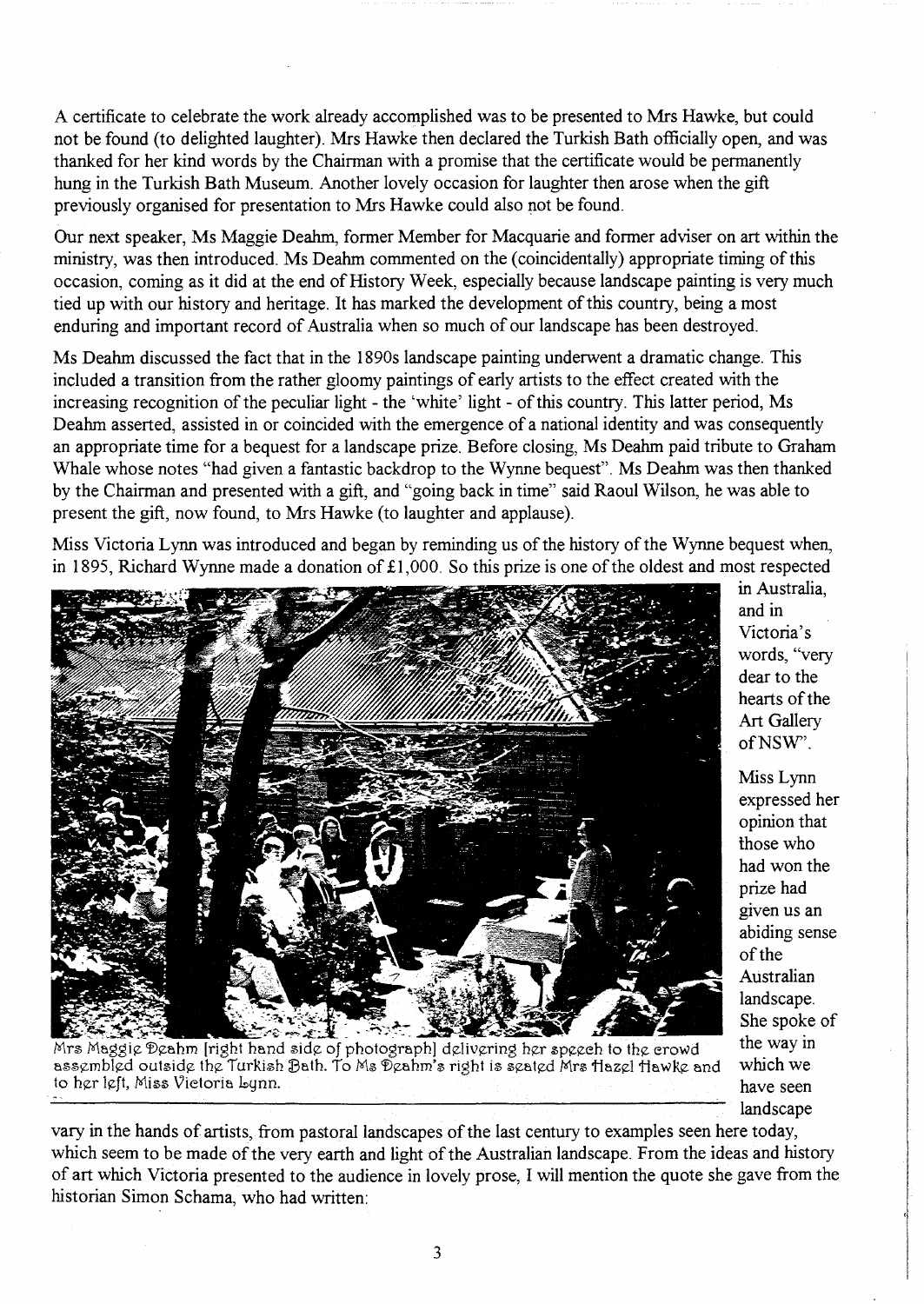#### *The human interaction with our natural environment has been a mixed blessing but it is a relationship that can be seen in positive and cultural terms.*

"Landscape," Victoria said, "has been comprised as much of memories that have formed around it as it is of the rocks and earth that make up its many layers. The paintings in this exhibition remind us of the artists' abiding interest in maintaining a cultural relationship with the landscape. Painting a landscape need not be an accurate depiction of scenery. It can also represent a journey - a journey through the spaces, places and cultural memories that have arisen from that scenery and I think this is what makes painting a landscape a contemporary activity. As the paintings in this exhibition show, the Wynne Prize continues to be a forum for both the artists' contemporary interpretation of landscape and the audiences' appreciation of contemporary Australia."

Victoria was then thanked and presented with a gift, and our three speakers were presented with bouquets of flowers arranged by Libby Raines from her lovely garden *Meny Garth.* The Chairman gave well merited thanks to Graham Whale for all the time and expertise he had given as Curator of the Wynne Prize Exhibition in the Turkish Bath; to the members of our Historical Society, particularly Mary and Ellis Reynolds for their unstinting support; to Mr Rob Scowcroft for the lighting; and to Bill Smart of Wynstay.

All that then remained was for the rent to be paid by the Society to Bill Smart of one dollar per annum for the Turkish Bath and one dollar for use of the precincts. These coins, embedded in their silver plaque destined to be used and re-used annually for the fifty year period of the lease – and contained in their camphor wood box., normally reside under the care of Bill Smart. These were ceremoniously handed back to him by Raoul Wilson, amidst amused murmurings about being six months overdue.

So a very happy day ended not only in laughter, but hope and optimism for the future of this project, which has already given such pleasure to so many who have offered support and who found delight in the treasures revealed behind Richard Wynne's old stone walls on that special day in the restoration story.

written by Wilga Smart



William Robinson's 'bate Sunlight and Afternoon Cloud, Beechmont' (1994) was on display at the Wynne Prize Centenary Exhibition - eourtesy of Ray Hughes

Oil on *bingn*, 137 x 182em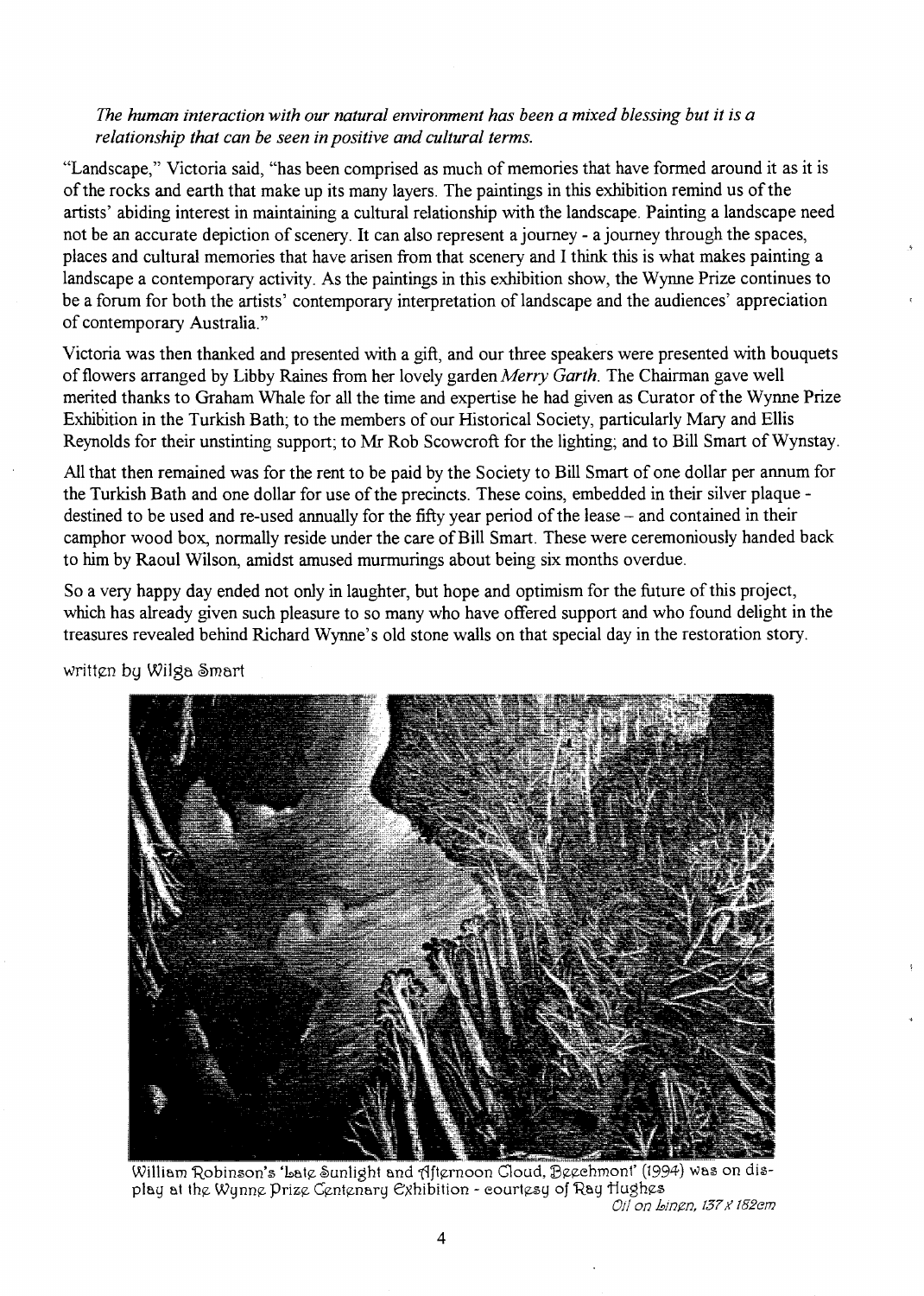# $J$ ohn  $\text{Da}$ ( $\text{Ber} - \text{Ca}$ les of a  $\text{10}$ rior  $\text{10}$  $\text{a}$  $\text{6}$  $\text{6}$  $\text{c}$  $\text{R}$

[John Valder's speech, which he delivered at the Mt Wilson Historical Society's 1997 Annual General Meeting in the Village Hall on 26<sup>th</sup> July, filled, in its entirety, over eight typed pages. Therefore, in the interest of clarity and sanity, I have taken it upon myself to perform the necessary (under these circumstances) task which my role as editor entitles me to - that of carefully calculated and precisely regulated 'slashing and burning'. I have not indicated where these changes have been made for the purpose of providing you with a more easily flowing narrative. However, John Valder's personal speaking style, which added so much to the already amusing and interesting content of his talk, has not been lost here; nor have any main points been excluded, merely shortened. Please feel free to contact me if you desire a copy of the unedited version. Ed]

Thank you for inviting me here today. It's conventional for people giving a speech to stand up and say "it's a pleasure and honour to be here" - they normally don't mean a word of it and it's a damn nuisance and a chore. However, I've given lots of talks in my life and I don't suppose there will ever be one that will give *me* more pleasure (whether it does to you is a different matter) because what has been involved in preparing myself has been simply thinking about my childhood in Mt Wilson. As one who was born and grew up here, Mt Wilson is an unusual place ... and I suspect it really is unique.

Firstly let me congratulate all of you who have been involved in forming this Historical Society. I think it's a terrific initiative... as is getting the Turkish Bath going as far as you have, thanks to the generosity of Bill Smart and all the work of other people. You are really well under way.

When Mary Reynolds rang me a few months ago and asked me to speak today I thought "Good heavens! What do you speak about to a group such as this on an occasion such as this?" So what has come to be is really a few reminiscences of my childhood here and to those of you who don't like reminiscences I suggest you leave at this point.

I was born in 1931 and so was growing up through the thirties. What I remember most of those days is the *bush...* the sight of the bush, the sound of the bush, the smell of the bush. [continued on page 7]

# *Joot Air from the Curkish Bath*

## **2\.e5toration :]9roce55**

Work commenced on the first stage of the restoration process on the Turkish Bath on 17th March, 1997. That stage is now complete and some additional work has also been carried out by the highly skilled builder, Stan Hellyer and his team, guided by Peter Todd, the dedicated Conservation Architect to whom the Mt Wilson Historical Society is most grateful. At this time, the building almost glows with revived energy

and spirit, standing above the Mt Irvine Road, especially as the western sun catches the warmth of that remarkable polychrome brick work, still so decorative and intact after more than 100 years.



'Seenes in a Turkish Bath' [1904] (Cast 70s near bexington (Ivenue) The Byron Gollgetion, Silver gelatin print. The Byron Gollgetion.

The Mt Wilson Historical Society Inc has spent \$55,630 on this work so far. Much of this money has been raised from the opening ofWynstay Gardens by its owner, Mr Bill Smart, who has leased the Turkish Bath to the Society so that it can eventually be used for a local heritage centre and museum. The Society has also been supported by a grant of \$15,000 from the Heritage Office and the Heritage Council of NSW.

The Turkish Bath is significant as a rare example of a private Turkish Bath and is also important as a contributory element in the Wynstay estate founded by Richard Wynne in 1875. It makes a significant aesthetic contribution to the village of Mt Wilson.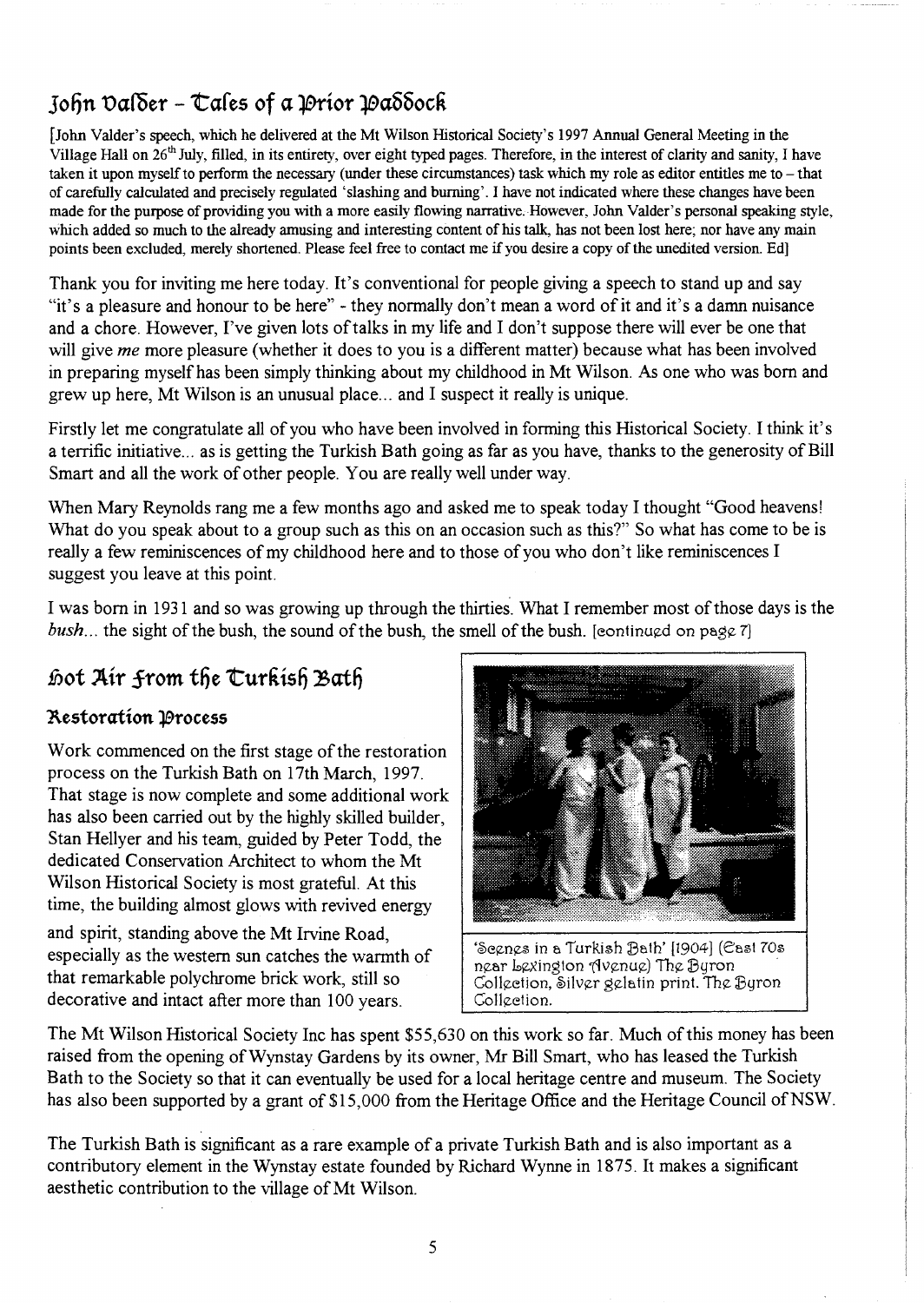Stage One of the restoration work involved the dismantling of the cast iron cresting and its restoration; and the complete repair of the main roof which required the corrugated steel cladding to be removed sheet by sheet, repaired, treated for rust, painted with galvanisme paint and placed back in position. Existing gutters and downpipes were removed and new galvanised steel guttering and downpipes were fitted to match the existing ones. Similar repairs were carried out on the tower roof including removing the lead sheeting which was repaired and then returned to its place. Structural failures in the masonry were repaired

In addition, all outer window sashes have been repaired and reconstructed where necessary to match the originals. Basement doors have been repaired and rehing, and redundant plumbing has been removed. The original floor tiles (1892) in all three rooms have been lifted, cleaned and replaced. In one room it was necessary to purchase some replacement tiles to complete the floor. All this work has been carried out with great care to maintain, as closely as possible, the original fabric of the building.

Outside, similar care has been taken. The basalt retaining wall has been completely restored, using the same type of sand as was used originally; it came from Blackheath. The cobbled stone path has been uncovered as has the drain next to it, while collapsed sections of the stone and rubble wall have been stabilised and restructured. Archaeological work has been carried out resulting in some very interesting. finds, which include some sections of the original concrete cope ceiling, pieces linked with the original furnace and many fragments going back in time when the Turkish Bath was used as a domestic dwelling. Additional work has been carried out in the establishment of an electrical service and a Telstra line Remnants of the 1920s verandah have been dismantled, with the stone heing repaired and set out attractively.

There remains some reconstruction/reinstatement work to be done in order to complete the conservation of the Turkish Bath. This includes the reconstruction of two windows and the reinstatement of original door joinery currently reused in another building on the estate.

Another important item will be the return of the beautiful decorated glass windows which were originally part of the Turkish Bath. These windows were set as part of a double-glazed effect with clear glass on the exterior of the walls, and these coloured windows on the inside. Some of these were on display for the Spring Opening of the Turkish Bath

| Value of work done to date. Contract |           | \$22,000.00   |                      |
|--------------------------------------|-----------|---------------|----------------------|
|                                      | Vertilian | \$24.278.00   |                      |
| Total value of work done to date.    |           | 846278.00     |                      |
| Variation                            |           | avozova:<br>W | Concolated<br>S      |
| Open up super floors                 |           | 350.00        | 350.00               |
| Floor tiling                         |           | 3500.00       | 3500.00              |
| <b>Electrical Service</b>            |           | 4800.00       | 4800.00              |
| Telstra Service                      |           | 290.00        | 250.00               |
| Stormwater Drainage                  |           | 240.00.       | <i><b>240.00</b></i> |

| Stormwater Drainage                   | 240.00  | 240.00  |
|---------------------------------------|---------|---------|
| Removal of redundant pipe work        | 85.00   | 85.00   |
| Reconstruct stone retaining wall      | 6200.00 | 6200.00 |
| Stabilise draw tunnel and grid over   | 950.00  | 950.00  |
| Reinstate cast-iron cresting          | 5500.00 | 5500.00 |
| Dismantle verandah                    | 650.00  | 650.00  |
| Completion of floor tiling            | 520.00  | 520.00  |
| Purchase and treating of window wares | 570.00  | 570.00  |
| Repairs to fibrous plaster ceiling    | 448.00  | 448.00  |
| Reinstate timber linings to Bath      | 30.00   | 30.00   |
| Reinstate cast iron grate in floor    | 35.00   | 35.00   |
| Resecure picture rails in all areas   | 150.00  | 150.00  |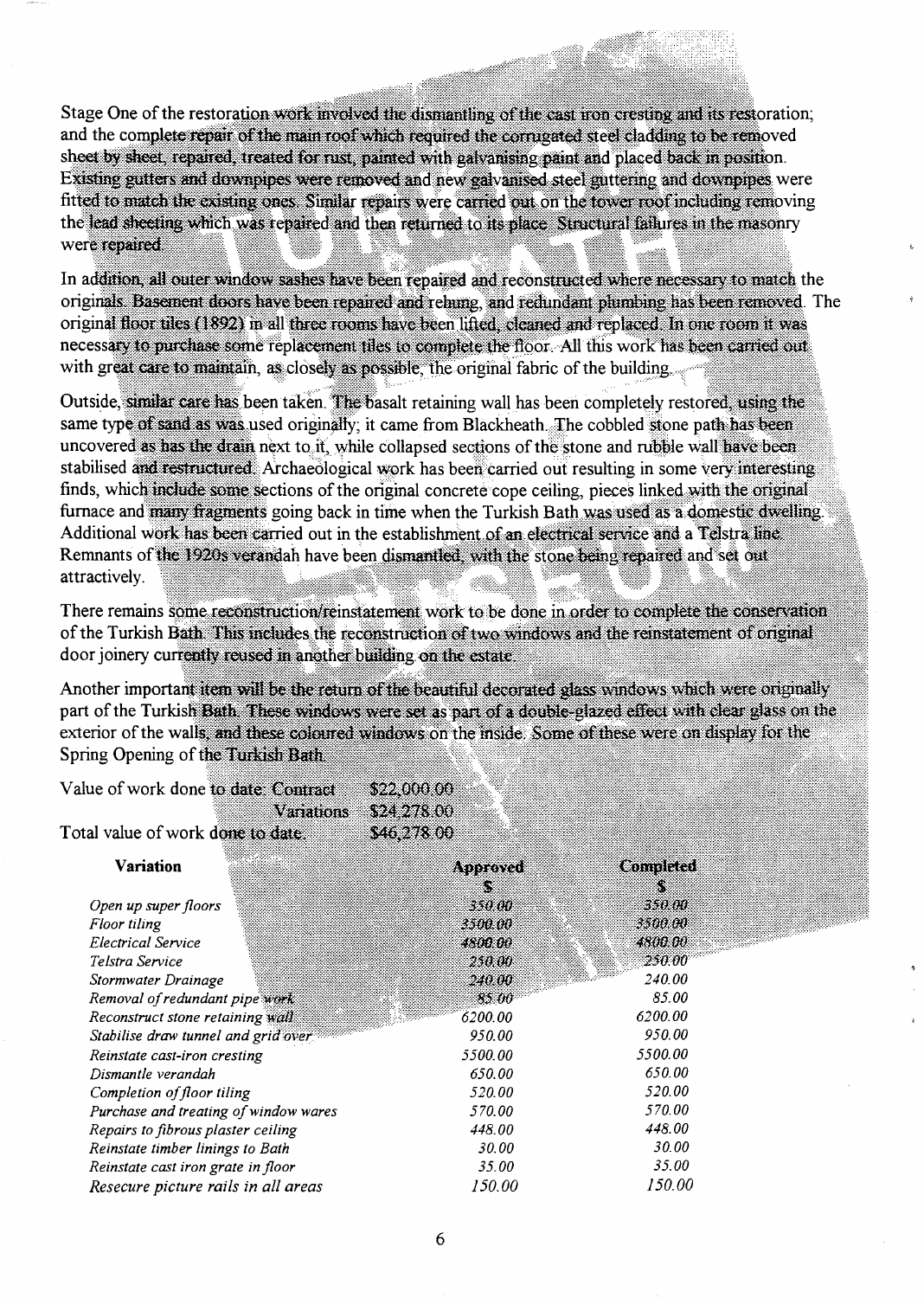## John Dalder - Tales from a Prior Paddock [continued from page 5]

Mt Wilson has always been surrounded by a vast amount of bush. With the bush one remembers the walks ... the short walks and the long walks. I believe there is no more beautiful walk than that little one around the waterfall. I was just showing my wife, as we drove up, another walk which we knew, and is no longer there, as the Dolly Path walk. Noellie [McLean] and Wilga [Smart] and a few others might remember the Dolly Path which went through bushland from the school to the road down the hill from Applecot. It gained its name when someone - Troath Gregson I think - dropped a plastic doll there one day, which somebody picked up and nailed onto a tall tree. It remained there for many years and became a landmark of the Dolly Path. I must also mention the Cathedral of Ferns - such a beautiful area which I will always remember for the fireflies on a summer's night around the end of December, early January. When all the little lights are flickering around in the Cathedral of Ferns, it is magic.

There are longer walks such as to the Wollangambe, which *was* a very rough walk. It must be fifty years since I went to the Wollangambe and I don't think I'm likely to see it ever again for it's a pretty easy walk down but it's a hell of a walk back. We used to go down with the Wynne family and the Gregsons, in particular. The three Gregson girls were very keen bushwalkers and would stride ahead while I, the youngest of the group (I'll make that the excuse), always dropped behind and as you know, when this happens, they all wait for you to catch up and the moment you get there they set off again before you've been able to catch your breath and pursue them. So I survived a few trips to the Wollangambe but I think I'd have to be winched back these days.

Communications at Mt Wilson in the thirties and forties were pretty primitive. The roads were rough and you didn't zip up 'the zig-zag' as I did just a few minutes ago on a sealed road. On a wet day you didn't get up the zig-zag at all - you got stuck on it just as on lots of roads

around this area. Very few people here had cars so we were dependant on the mailman for many things, who was located at Bell and came out each morning with the mail, newspapers, certain supplies, and people off the train. There was even a train called the mail train which, after leaving Sydney at three in the morning with the papers and the mail and stopping everywhere along the way, got to Bell at about eight. The most famous mailman was 'Cherrynose' Osbourne (as a small boy I didn't realise why he might have been called 'Cherrynose'). He did two trips a day (that's progress - fifty years later you don't get that service), taking all sorts of things back to the train for us. By the forties, my father was running a flower farm and sent big boxes of flowers to florists in Sydney. They'd get loaded onto 'Cherrynose's' vehicle along with cages of birds such as parrots that my brother and I would catch in homemade *figure four* traps and send off to pet shops in Sydney, receiving two and sixpence a parrot.

The other main communication line was with the Lithgow Co-operative Society (Lithgow Co-op), which came round once a week on a Friday. Mr Williams, who delivered goods for many years, would arrive in his dust coat, bringing groceries, bread, meat and produce for the livestock. It was a very big event and because we were towards the end of his run for regular supplies, there'd be a terrible crisis when my mother would'find that something had been left out or the wrong thing had been put on, but there wasn't too much you could do about it for another week. The telephone did exist, as did radio (though only in its infancy), but television was not even a gleam in anyone's eye. You were very lucky if you had an AWA Fisk Radiola somewhere in the house which when you turned it on crackled and popped and you may have heard highlights such as Winston Churchill delivering one of his wartime speeches from the BBC or the voices of Jack Davey, Bob Dyer, Dick Fair or John Deace or world famous tenors.

Many of us began our schooling in the building across the road [from the Village Hall] when it was a one teacher school, always of precarious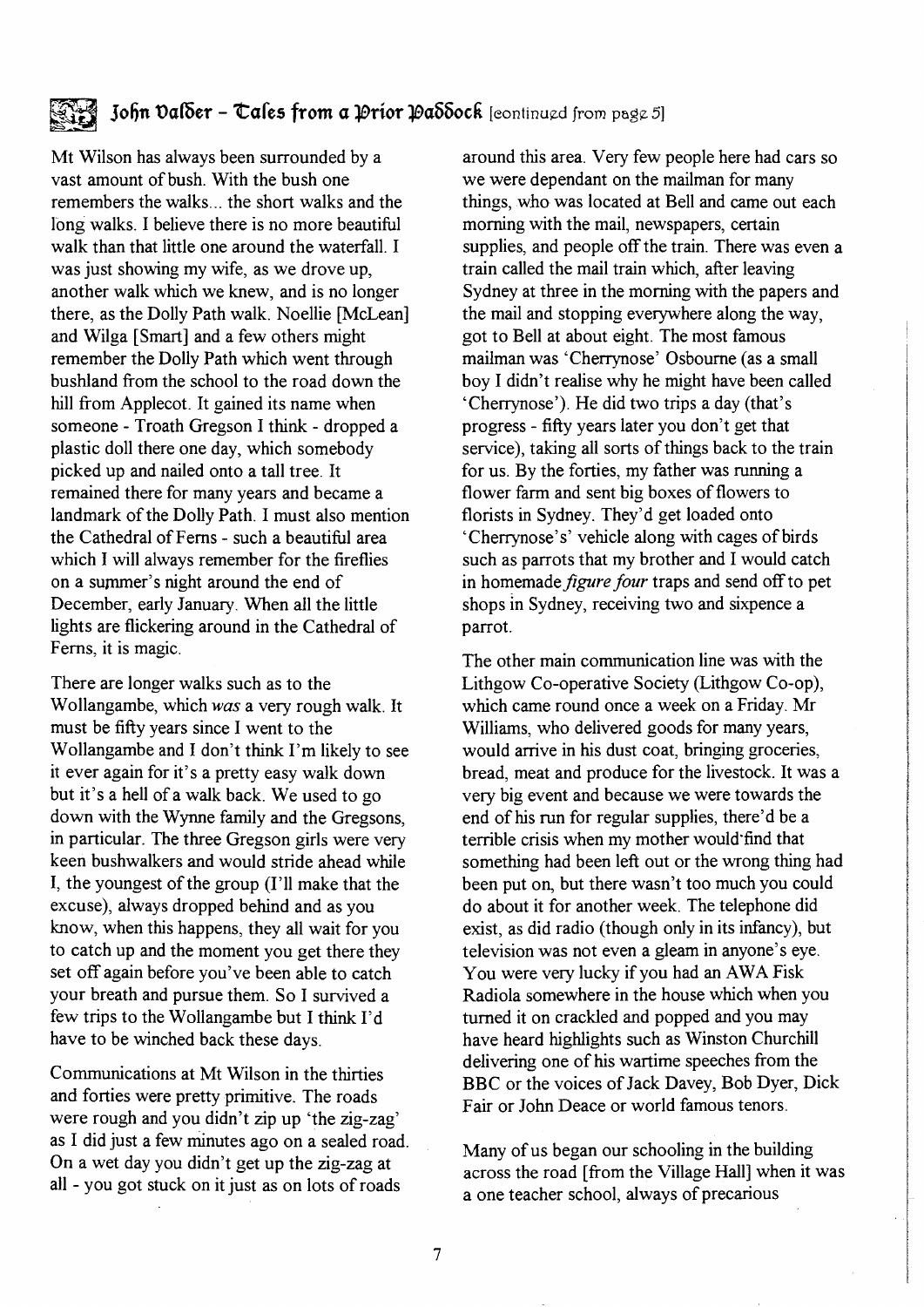existence as the Department of Education required a minimum of twelve or fourteen pupils for there to be a school at all. It was an enormous achievement when anybody even sat for the intermediate certificate, let alone passed it. I can remember some of those long-suffering school teachers, such as Mr Martin, Mr Mottershead and Miss Palmer. How she came to be here poor woman... but she did. But we all got through this education and some of us more successfully than others. My own brother went on from here to school in Sydney and then to Sydney University where he scored a university medal in agricultural science, and then to Cambridge to get a Ph.D in some obscure branch of botany. Needless to say, his younger brother didn't succeed anything like as well as that.

The school numbers were then supplemented by some part-Aboriginal children. Around 1941 some of the 'stolen children' of which we're all now so familiar came here to Mt Wilson under the auspices of some Anglican church mission. A man named Harry Cottrell-Dormer and his wife Dorothy had, at Sylvan Close, about ten boys who had been taken away from their families in the Northern Territory. One of them was John Moriarty with whom I've happened to come in contact with again just these last few years. He, from this distressing start to life of being taken away from his family at age four or five, claims that his time in Mt Wilson was one of the happiest parts of his estrangement. He thought they were pretty well looked after by the Dormers; there was plenty to eat and Mrs Dormer, a good cook, introduced him to butter and honey and, as he told me the other day, she made a great blackberry pie.

These children had all sorts of experiences around Mt Wilson, including teaching people like me to throw spears and boomerangs - John still sports a scar on his forehead from a spear thrown by one of the other boys. He also taught us to throw boomerangs and at age ten or so I was actually a reasonable hand at a boomerang though I think it would be wise not to give me the opportunity today. John Moriarty has gone on to be one of the most renowned Australian Aborigines in the country, running, with his

wife, a very successful Aboriginal design business based in Adelaide and now in Sydney. They, incidentally, created the mural-like Aboriginal designs on the QANTAS 747 flagship.

For entertainment in such an isolated and remote place, we rode horses and bikes. Bill's [Smart] wife Jane had a horse which gloried under the name of 'Packa' before the name 'Packer' required quite the connotation that it might today. Noellie was a great hand at horses and entered at the Royal Easter Show... we were all very proud of you and your horse-riding skills. Our horses gloried under names like 'Flannel-foot', 'Trixie' and 'Cloudie' and goodness knows what.

墓 覆

There were also some fairly remarkable parties. Most people at Mt Wilson had very little if any money in those days, but a few people did and the Wynne family was one. They threw some pretty good tennis parties and parties at night for the grown ups ... my brother was recalling to me this morning that our father went to one of those fancy dress parties dressed as a woman - he was very much ahead of his time, wasn't he. Apparently he was a huge success and the Scrivener family could not work out who this woman was that they hadn't met before. The Gregson family's grandfather had an American housekeeper called Emma, I can't think of what Emma's name was ... [Mary Reynolds (unhesitatingly): "Ashwood"] Emma Ashwood. Well done! Goodness Mary, there's not much you don't know is there?! Anyway, at the height of one of these parties - and Bill, I suppose there's still this pond on the terrace below the front door of Wynstay, is there? [Bill Smart: "Yes there is"] well, inevitably, Emma stepped backwards into this pond and instantly became the highlight of that party.

On New Year's Eves we all got up to various pranks. I remember up at the top of the hill, there where the Armitages used to live, a family called the Shellers lived. While we were up to some sort of mischief, Mr Sheller rushed out into the night and fired a rifle into the air, which we thought was going a bit far - but it certainly scattered us. What an irony that his son Simon is a judge in the Supreme Court - I wonder if he rushes out into the night and fires shots.

8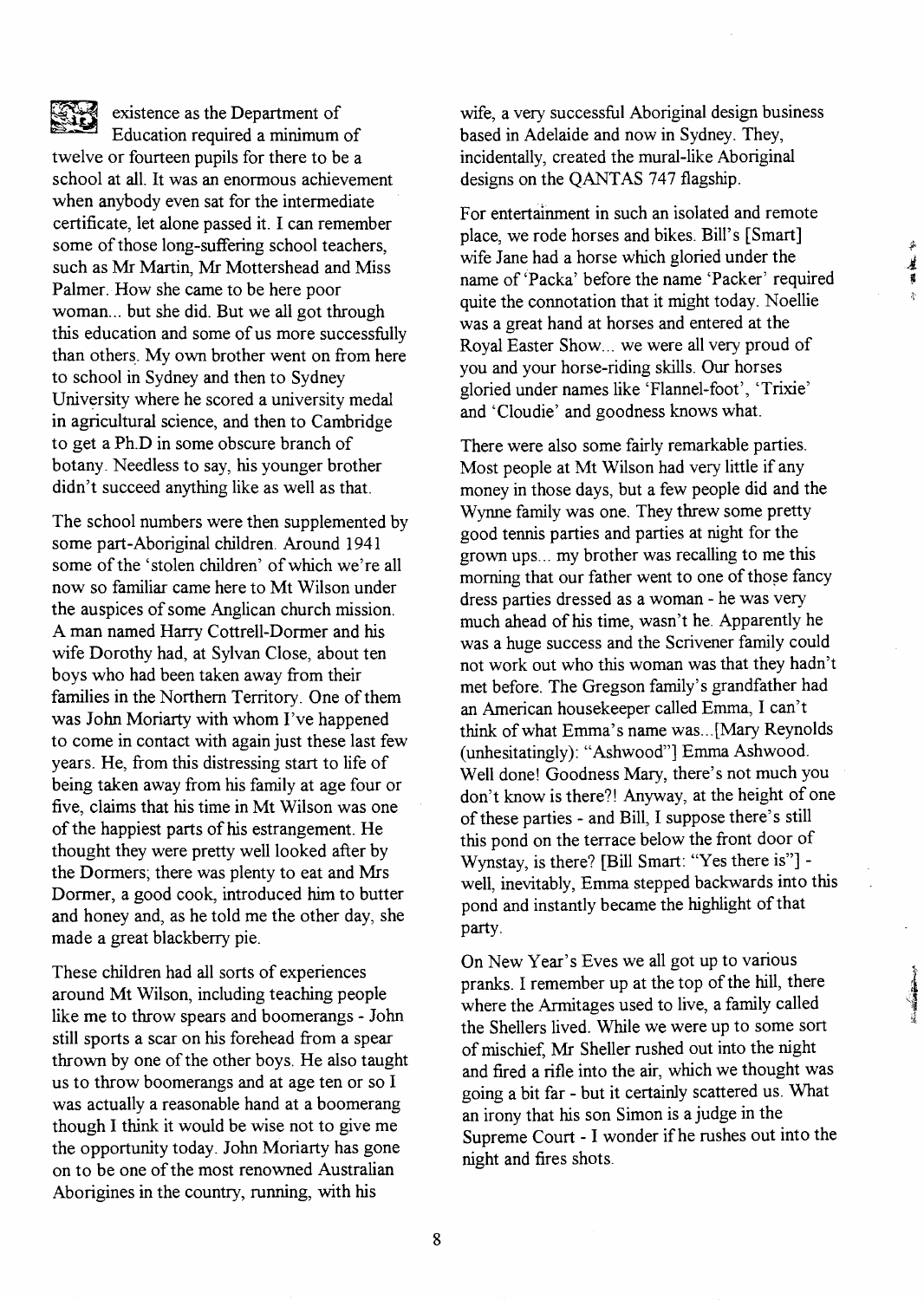Down at the cottage at Withycombe lived Mrs Jackson with her tiny little dog called Biddy, which made a lot of noise like tiny dogs sometimes do. We once dug up the church notice which said 'Services will be held here on the second Sunday of every month' and planted it in Mrs Jackson's front garden (she was a very religious woman). Of course she arrived, outraged, at our place first thing in the morning. My father (knowing what we'd done) looked out the window and saw her striding in with Biddy yapping away, and always a very calm man said, "Good morning Mrs Jackson, and a Happy New Year to you". "A Happy New Year indeed!" she said in great indignation.

On New Year's Day there was often a 'sports carnival' on Silva Plana. The Kirk family would display its wood chopping prowess, there were car races and so on. Mrs Wynne had a marvellous old Morris Minor with a dicky seat in the back and would weave this thing through some stakes like people did on horses.

During the year was a day called Empire Day long since forgotten by most. May 24th (Meg Gregson's birthday was always synonymous with Empire Day) was always an occasion for bonfires. With no shortage of material around Mt Wilson there would be two or three good bonfires to go to. On this special occasion my father would get us the only type of takeaway food there was in those days - a meat pie. And this small boy, at least, thought it an absolute thrill.

Finally (I can't quite classify it under entertainment or I shall offend someone here) there was the church itself. Church services were, in a sense, an event because in communities like this, where not all that much would happen in those days, most everyone did go to church. There was this marvellous old church organ and people like Math and Flo Davies, Marjorie Sloan and others would pound away at this thing. Being small and not as deeply religious as one should be, it was entertainment!

Mt Wilson had no shortage of characters. Dr C H Curry, who wrote a book on the history of Mt Wilson about thirty years ago, lived across the road from us for years. They had a house up in the corner of the property and no more than a hundred yards away we had a cow bail. It must have been the best situated bail (this side of Switzerland anyway), facing north-east with a magnificent view over the gullies and bush: My brother and 1 would be milking cows there morning and evening - there were two cows (two too many), and when Dr Curry was up from Sydney he would get a billy of absolutely fresh milk from us. As we were milking the cows he would stand at the edge of the cow bail admiring the great vista over the mountains and the bush, and give my brother and 1 the benefit of his views on almost any subject he chose, interrupted only by the cows opening their bowels or bladders, causing a scatter by both my brother and 1 and Dr Curry to get out of the line of fire. However, he hardly missed a beat in whatever story he was telling.

Dr Curry's other great pursuit of enjoyment was blasting rock, especially basalt. For some reason he believed it should be blown up. It was a marvellous sight on a Saturday when he and Bert Kirk (who would work for him) would blow this rock up with what was probably gelignite. They would be lighting a fuse on some great bolder and we would see them scrambling for safety from these massive explosions (so they seemed to me). He was a lecturer at Sydney University in Law and Australian History and 1 became a pupil of his in Australian History. His university lectures were a bit like his cow bail lectures. He tended to go on a bit and digress from the main theme. He was meant to cover Australian history from 1788 to 1950, but by the time we got to the end of the year exams he hadn't even got to Federation. 1 remember his closing words were that we "shouldn't be too concerned, there won't be any compulsory questions after the period of Federation". He was a great character.

Another great character was Fred Mann, who owned Yengo (then Stone Lodge). Fred Mann was best known really for making pottery and we were all very proud of our pieces, which 1 managed to hang onto. He did some lovely distinctive work, from, 1 think, local clays.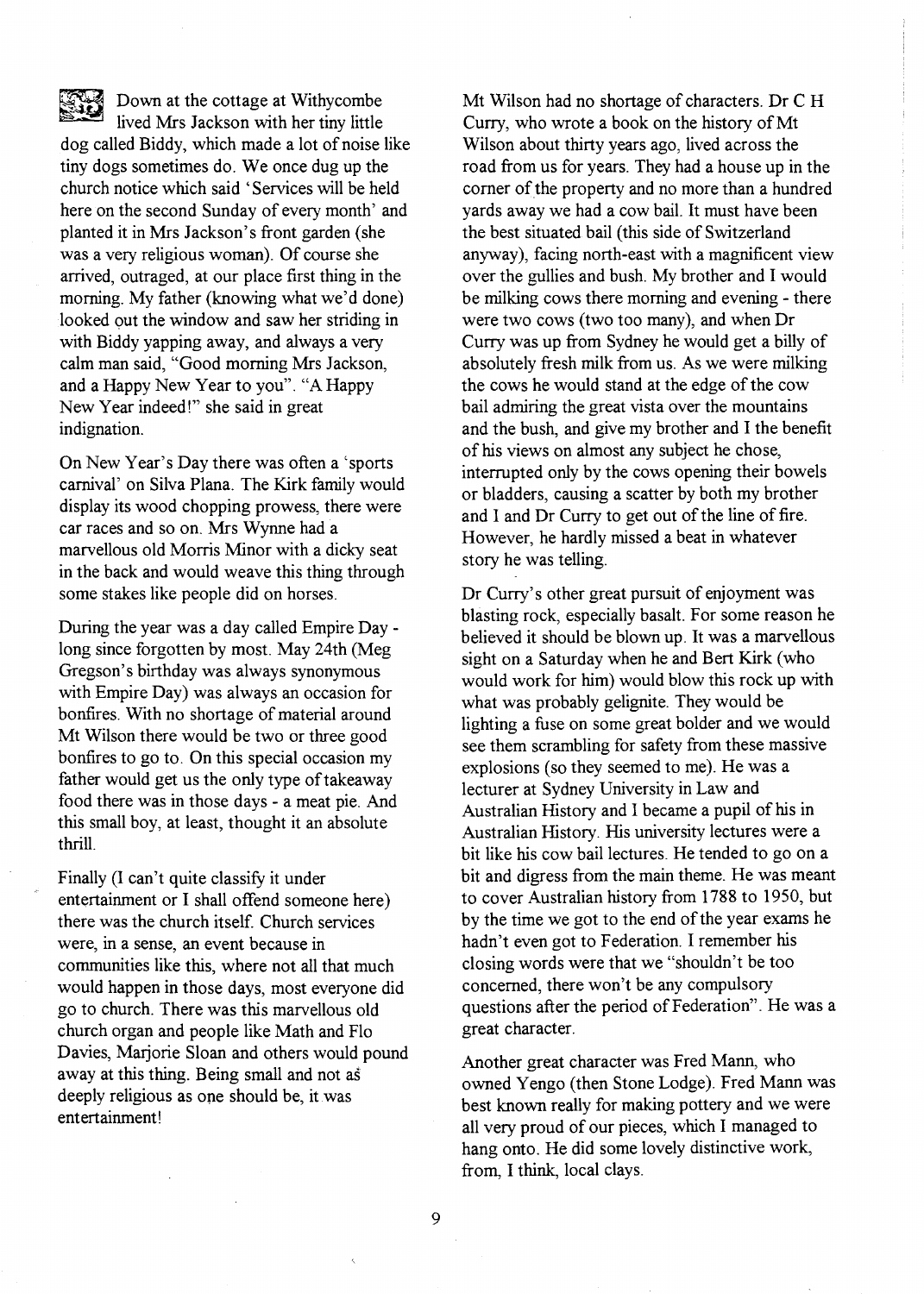However, my memories of Fred Mann are also for his parties for children and grown ups. I can remember him hanging Chinese lanterns up around the garden and it all looking very glamorous. Fred Mann wasn't married but he had a nephew called Michael Mann, who was a highly accomplished pianist, even as a school boy, and would visit for holidays. So Fred Mann thought he ought to put on a bit of entertainment for his nephew and invite the rest of the children over to stay at Stone Lodge to play games. I remember one day we were playing a game of Boules out the front. Fred Mann had developed a liking for alcohol at this stage of his life so while we played these games he would slip into the house and have a drink and another drink and so on. On one such occasion he came back out of the house when we were playing this game and Troath Gregson looked up and said "Whose shot is it?" and a voice said "I'm shot" with a perfect sense of timing. He was a lovely, warm, generous, cheerful, friendly man.

Another character was the Gregson's grandfather [Daddo Jefferson] whom I remember as "Old Jefferson" because that's what my mother called him. He would have lived at Wyndam I suppose. He'd frequently come round to our place for a cup of tea with my mother. He had a big moustache and Panama hat. Although English, he'd lived a long while in America and was (or had been) an engineer with General Electric there. He was quite old in those days and as he got older he got deafer (as happens to quite a few of us). And as also happens to quite a few of us men as we get older, we seem to let off more wind than is good for us. So as he got deafer he thought he was letting these slip quietly while he was having tea with my mother. With two small boys there with these wonderful blasts of wind, you can imagine the hysterics it would send us children into. He, of course, was quite unaware.

Another person I'd like to mention is Archbishop Mowell who was the Archbishop of Sydney at the time. He would come up here for holidays, in fact he (or the church) owned Wythicombe at some stage - probably after the

Whites sold it. He and Mrs Mowell would come up for holidays, and after Wythicombe got sold would stay with the Davies over in your territory, Libby. It was always an event when they came and had afternoon tea with us (at least once during this holiday). Archbishop Mowell was an ample person and wasn't up to walking round from there - his wife was more of the good Christian walker stepping out - and so my father would go round in the first vehicle we ever owned, a Bedford utility truck, and get the Mowells. The Archbishop sat in the front alongside my father while Mrs Mowell would get into the back where my father had a cane chair, and this little chariot would come round to our house. As they'd been missionaries in China and all sorts of places over the years, this was nothing.

 $\begin{array}{c}\n\downarrow \\
\downarrow \\
\downarrow \\
\downarrow \\
\downarrow\n\end{array}$ t  $\frac{1}{2}$ I

{' I' J t

ŵ.

The Mowells continued to be a part of my life years after, when I left school in Sydney in 1949 and accommodation of any kind was an extraordinarily difficult thing to get. At the time the Church of England was running a hostel in the city called CENEF, which grew out of the Church of England National Emergency Fund [which, coincidently, my grandfather ran. Ed] and it was only by my family prevailing on the Archbishop to use his influence that I was able to get a sort of cubicle in that hostel, that would certainly be banned by the Health Department these days, but for which I was duly grateful.

Mine was obviously a marvellous and a happy childhood although maybe all of us look back at our childhoods a bit through rose-tinted spectacles. Happy as it was for us as children, however, I don't think it was an easy time for our parents and the other adults on the Mountain. Life was extremely tough for many people as very few people had much money, few people had cars and there was no electricity so you had kerosene lamps, fuel stoves, chip bath heaters and wood fires. As a result one of the great pastimes was sawing and splitting wood to keep up the supply of fuel. People had to live very much off their own bit of land where they would run chooks to produce eggs. Occasionally one of those chooks would get its head chopped off and would be steamed as an old boiler - a far cry from today's barbequed chicken. Everybody grew vegetables and most had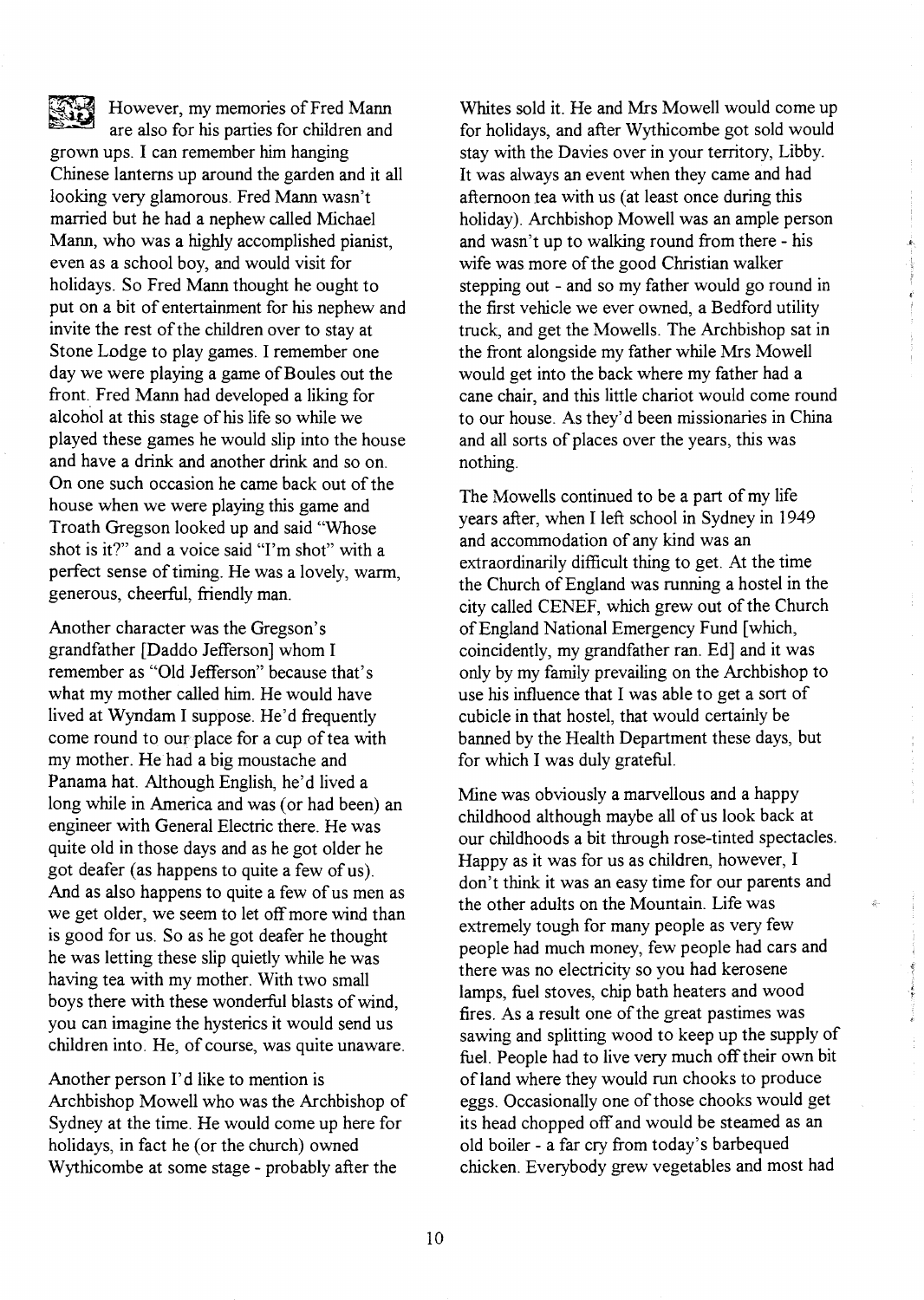

a few fruit trees. So they got by with a lot of their own things that they grew and produced themselves. However, the weather made life very hard. A number of people, my father included before he had a flower farm, had an apple and pear orchard and just as the crop was coming to ripen, along would come a hailstorm and wipe out an entire year's income in ten minutes. I can remember my mother sitting crying over just such an event. Bushfires were a threat, coming in close to our small community. Then just plain drought made life very harsh when there's no

town water supply and you're dependant on rain water off the roof all year round, as residents would know today.

Not so long ago, in this very room, Jack Garnan, whom I hadn't seen for years and whom I'm sorry is not here today, greeted me and then looking at me and my ample girth said "They've been keeping you in a good paddock haven't they". Of course it's one of those lovely Australian expressions. I thought to myself since, Mt Wilson was a mighty good paddock for me to start life and I've luckily been in a good paddock in my life ever since.

## **torresponbence, tontacts anb tonnections**

Following is a letter to the Mt Wilson Historical Society Inc received on 16th December, 1997 from Craig Knowles MP. We thought it might be of interest.

*] am pleased to advise that on the recommendation of the Heritage Council] have approved of funding being made available under the 199718 'Heritage 2001' program for the purpose of assisting your organisation to continue the conservation of the Turkish Bath House at Mount Wilson... I have approved of a pro rata grant of up to \$6,000... The 'Heritage 2001' program presents a great opportunity to undertake excellent conservation and presentation work to important heritage sites in this state.* ] *commend your interest in our heritage and wish you well with your project.* 

*Craig Knowles MP*  Minister for Urban Affairs and Planning Minister for Housing

## **Winsome 1Denberson - Jl 'tri6ute**

On 29th December, 1997 Miss Winsome Henderson passed away peacefully at her home in Mt Irvine at the age of 92.

Possessed of remarkable artistic skills, Winsome produced exquisite needlework and was responsible for the formation of a craft group in Mt Irvine in the earlier years of the mountain's settlement.

Winsome Henderson was a most gracious and gentle lady, and although physically restricted at times, her mind was both active and sharp. Those living around her and all who were fortunate enough to know her were always touched by her charm, beneath which lay strength, determination and a will to make the most of life.

Winsome Henderson was one of the earliest supporters of the Mt Wilson Community History Group (est. 1994) and a generous contributor to its funds. Although not able to participate actively in the organisation due to physical difficulties, Winsome maintained correspondence with the Group and expressed her interest in all its developments. Consequently, when the Group became the Mt Wilson Historical Society Inc., Winsome joined up immediately and continued to give generously.

We are so glad that she died in the place she loved so much; at *Winbourne,* Mt Irvine.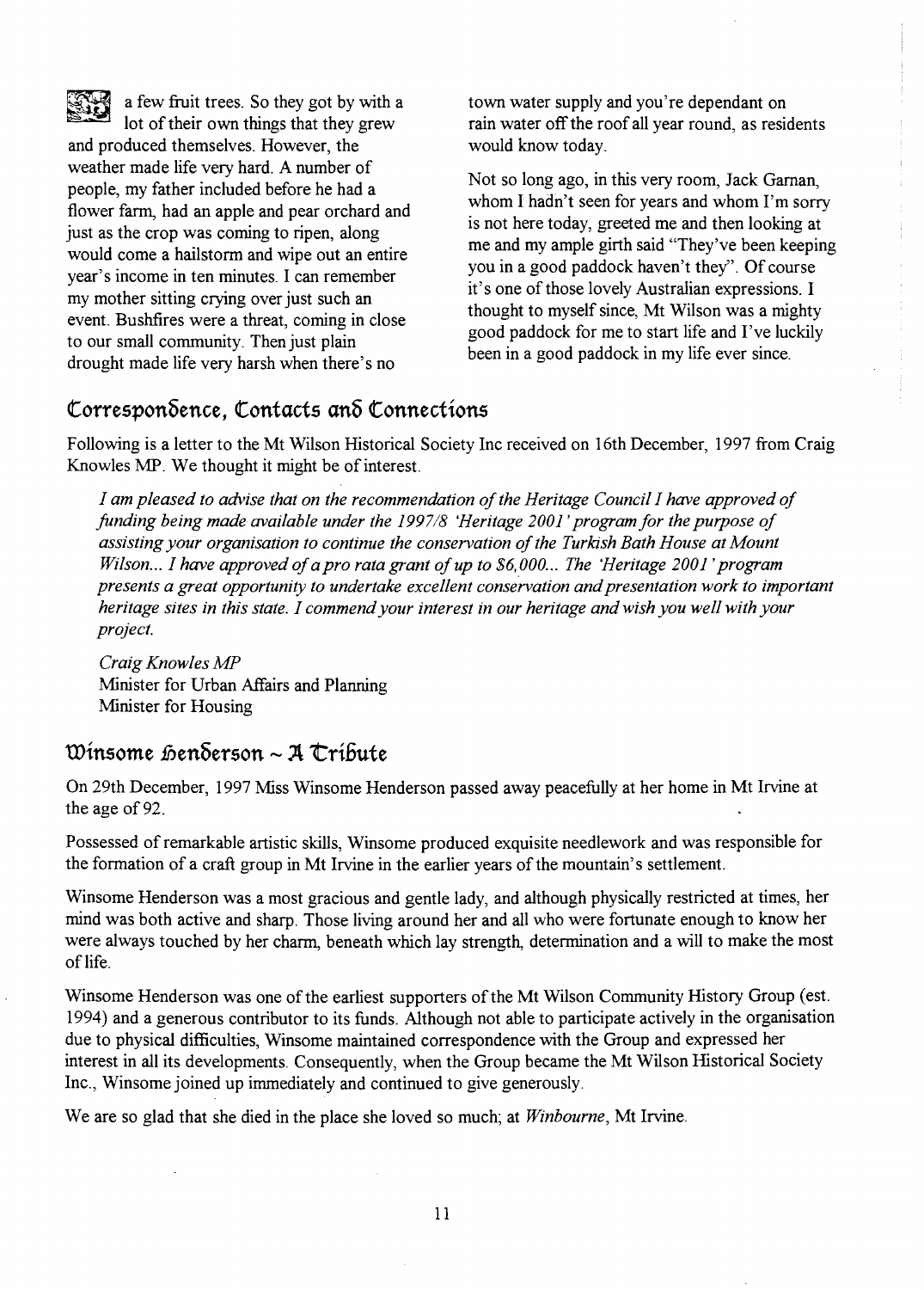## $\Phi$ eological Matters of Mt Wilson  $\sim$  thrown together by Deter Dal $\delta$ er

The sandstone and shales of which the upper levels of the Blue Mountains are composed were laid down on the coastal plain over 200 million years ago. This coastal plain was slowly eroded by rivers running from higher ground to the west and it was not until 200 million years later that a further layer was added as a result of volcanic eruptions which occurred over a period of perhaps 4 million years from 18 to 14 million years ago. This produced a vast continuous sheet of volcanic rock which covered the earlier landscape and which extended over a large area of eastern NSW. Following the uplift of the mountains in more recent times there has been considerable erosion resulting in the removal of almost all of the volcanic rock except for the basalt caps of Mounts Wilson, Irvine, Banks, Hay, Haystack, Bell and Tomah, all of which are the youngest rocks remaining in the Blue Mountains. The clay which underlies the basalt of Mount Wilson was used by the Wynne, Valder and Gregson children to make pottery at Wynstay and was also used by Fred Mann for some of his pottery at Yengo (then Stone Lodge). This clay produced objects which were a cream colour when baked. The Wynnes also found some reddish-brown clay on their land below the post office and used that to make pottery, which made us Valders a bit jealous.

When we were children we were greatly intrigued by the history of gold mining. Occasionally, on outings to the Bathurst district, we would look for specks of gold in fragments of quartz in creek beds. This interest was increased by the activities of Mr Draper, who, with his wife, lived for some years during the 1930s in the school cottage, our father's fruit shed and at Talbingo, now Breenhold. As part of his search for a solution to his economic problems he sank shafts in various parts of the bush in the hope of fmding this elusive *metal.* With sound geological knowledge he would have been able to spare himself a great deal of hard work.

Quite unwittingly and with an equal lack of understanding of the local geology, we adopted a more sensible course of action. We spent a lot of our time with the Gregsons on the banks of Waterfall Creek near the house Chimney Cottage. There was a dam there in whose icy waters we occasionally swam, and where we caught water beetles, tadpoles and so on, and were engaged in constructing cubby houses amongst the trees. Since we were beyond sinking rnineshafts, we panned the deposits of the creek bed looking for gold. We didn't find any but we found lots of dark red zircons, which looked wonderful when still wet but rather uninteresting when they dried out. We didn't know then that the zircons didn't occur in any of the local rocks and that they must have been washed there by a river well over 18 million years earlier from much further west before the basalt covered the land. Waterfall Creek had cut into an ancient creek or river bed, part of an ancient landscape dating back to the days when rivers flowed east from much further west; from somewhere where the zircons had originated. If we had been more fortunate I suppose gold might have been brought there too.

What we found even more frequently than the zircons were chips of chert; a hard striated rock with some affmities with flint. This doesn't occur naturally at Mount Wilson either and must have been brought there by Aborigines from further west, who chipped away at it to make stone implements. The fact that they actually made these at Mount Wilson suggests that they must have spent time there, probably camped on the banks of Waterfall Creek. A more striking indication of their presence is afforded by the axesharpening grooves at Du Faur's Rocks. In the 30s, people also occasionally dug or ploughed up stone axe heads. I wonder if anyone has kept any of them. Our father ploughed up the odd lump of 'Blackfellow's Bread'; rock-hard, whitish, heavy objects which were said to be dried out and more or less fossilised remains of dampers. They are, however, the resting bodies of a large toadstool.

,i

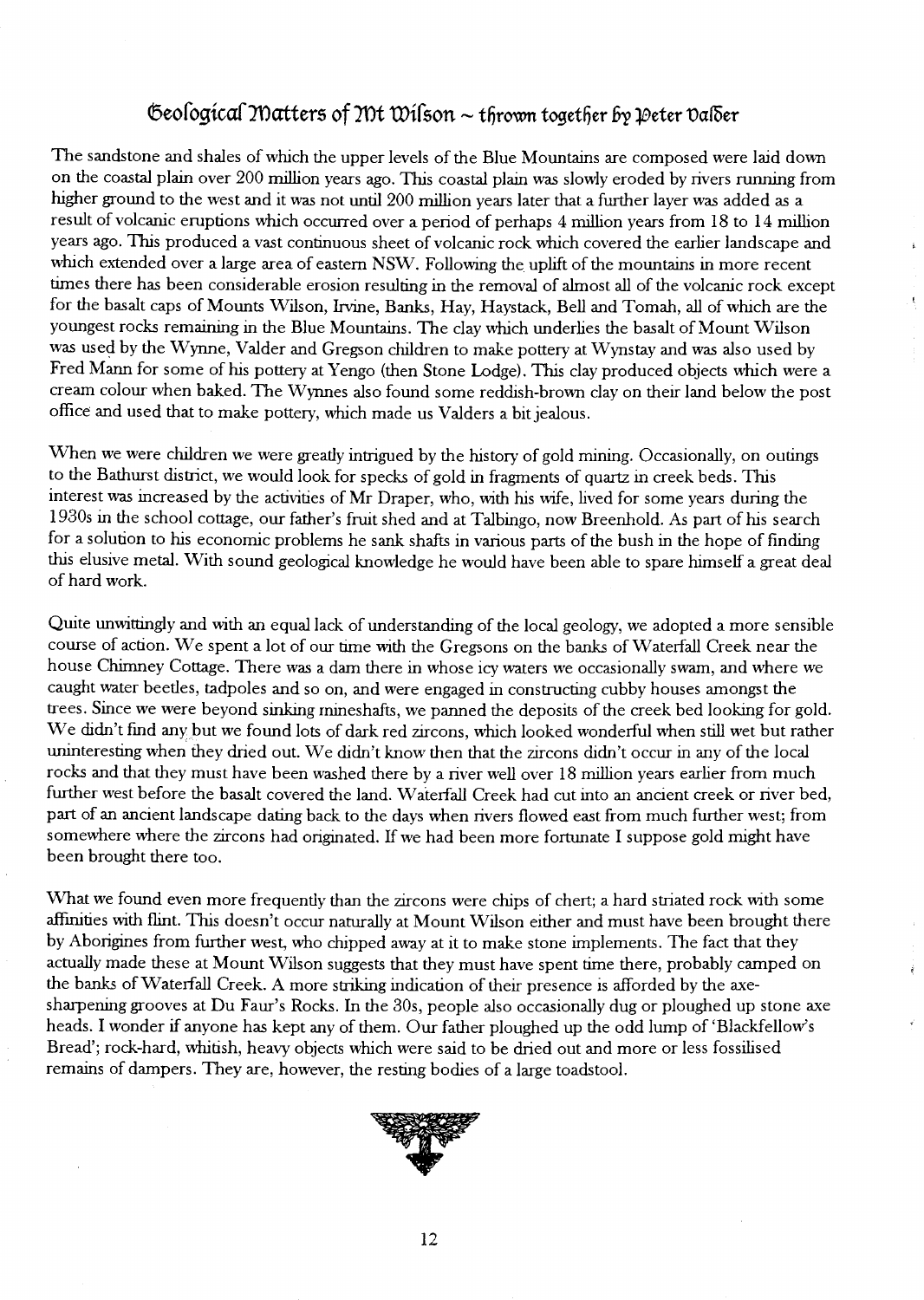# Passed to the Wright hands

On 15th January, 1998 Mary Reynolds submitted her resignation as Project Director for the Turkish Bath Restoration Work (one of her many positions) to the committee of the Mt Wilson Historical Society Inc. At the committee meeting on 17th January, 1998 the group expressed their appreciation for the work that Mary had done in this particular role. In her letter of resignation, Mary expressed that her decision centred around the need to devote more time to her other responsibilities within the Society. These include the collection of local history and listing of cataloguing and conservation; storage of the collection now that the Turkish Bath is at the stage where this is possible; and the various administrative tasks which her role as Public Officer requires her to undertake, such as being the first point of contact for the Society.

Bruce Wright, was approached and invited to consider filling the position due to his relevant experience in this area. Possessing a degree in archaeology with specific training in Australian historical archaeology, and a strong interest in Aboriginal rock art (which led him into the field of archaeology and into positions such as the Registrar of Sacred Aboriginal Sites for the Western Australian Museum) the representatives of the Society present at that

meeting were very pleased to see Bruce accept this invitation.

| financial Statement |                            |
|---------------------|----------------------------|
|                     | from $1/7/97 \sim 17/1/98$ |

| Total Expenditure<br>for 1.7.97 - 17.1.98                         | \$36,055.39                               |
|-------------------------------------------------------------------|-------------------------------------------|
| Total Income<br>Plus balance at 30.6.97<br>Less Total Expenditure | \$25,606.70<br>\$29,200.65<br>\$36,055.39 |
| Balance at 17 Jan 1997                                            | \$18,751.96                               |

## New Working Groups

On November 22nd 1997 a decision was taken to set up Working Groups or sub-committees within the Society. Each Group would welcome additional contributions. If you would like to be involved in any way please contact Mary Reynolds on (02) 4756 2006.

#### Working Groups:

- Archaeological and Archive
- Exhibitions, Collection Management Mus.
- Publicity
- Treasurer, Financial Management  $\overline{a}$
- Newsletter
- Special Fund Raising
- Wynstay Openings

# Little Treasures

In *Little Treasures* this edition, we offer you some historical information on Turkish Baths, juxtaposing the original cultural and social implications of the Turkish Bath with some common attitudes and uses of Turkish Baths within Australian society around the tum of the century, respectively. [Source 1: http://giris.htmlgiris.html]:

*The tradition of the Turkish Bath extends far back, to a time before Turks had reached Anatolia. When the Turks arrived in Anatolia, they brought with them one bathing tradition, and were confronted with another, that of Romans and Byzantines, with certain local variants. The traditions merged, and with the addition of the Moslem concern for cleanliness and its concomitant respect for the uses of water, there arose an entirely new concept, that of the Turkish Bath. In time it became an institution, with its system of ineradicable customs.* 

*The Turkish Bath was much more than just a place to. cleanse the skin. It was intimately bound up with everyday life, a place where people of every rank and station, young and old, rich and poor,*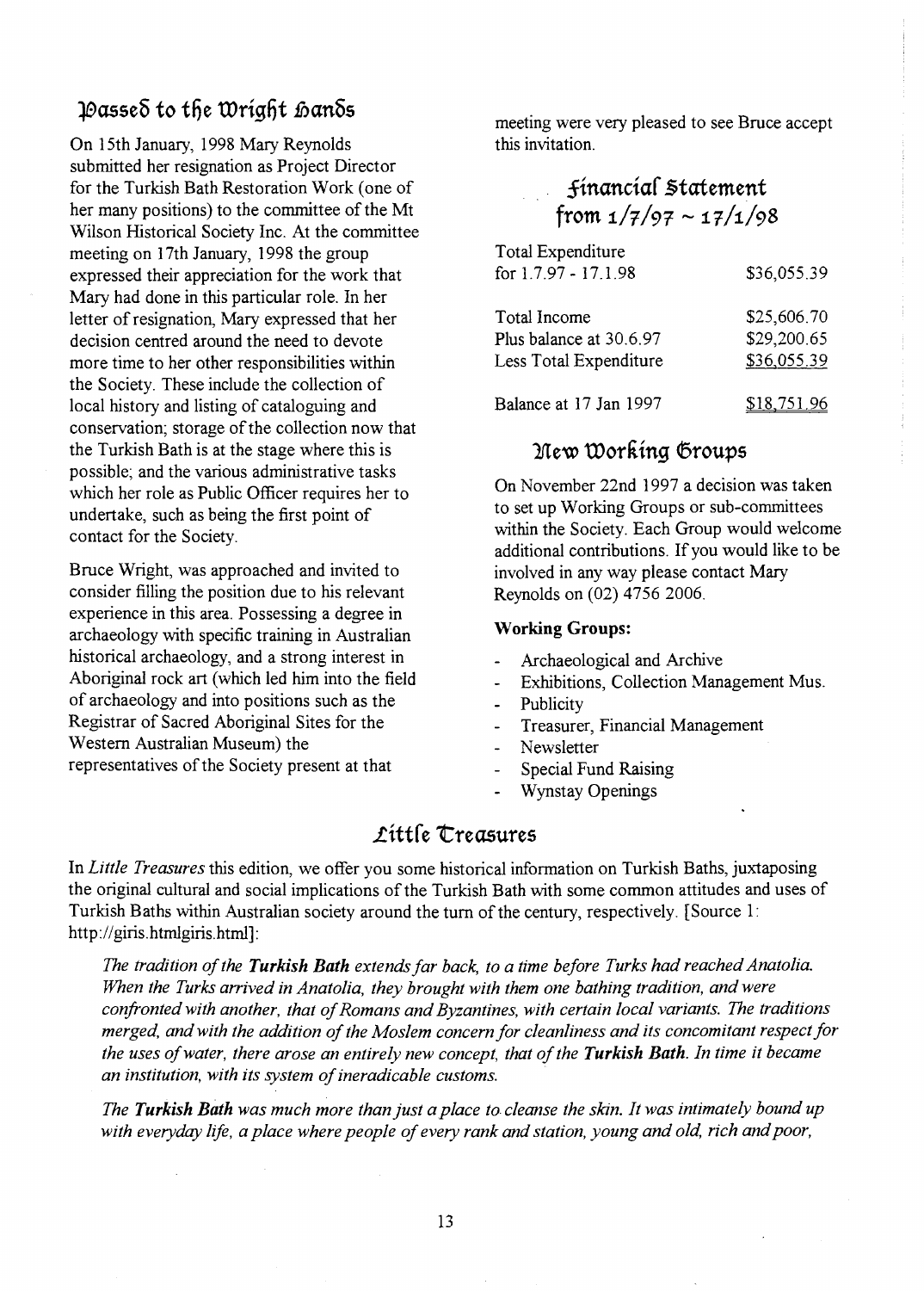*townsman or villager, could come freely. Women as well as men made use of the "hamam" (as the bath is known in Turkish) although of course at separate hours.* 

*From the individual's point of view, the hamam was a familiar place from the earliest weeks of life*  right up to its very end. Important occasions during a lifespan were, and in some townships still are, *celebrated with rejoicing at the bath. The newborn's fortieth 'day, the brides bathing complete with food and live music, and the A vowal are instances. The latter requires some explanation, for it involved the custom common in Anatolia of making a promise or vow, contingent on the fulfilment of some important wish. The celebration of this in the hamam was arranged and paid for by the person*  fulfilling his vow, and was open to one and all... The hamam ceremony of mourning, on the other *hand, was far different, but also widespread. The Hospitality bathing was simply the taking of one's house-guest to the hamam for a wash. Then there were the Circumcision, Groom's, and Off-to-the-Army bathings, and others besides. As we see, the whole culture of a people had the Turkish Bath as one of its important nexus* ... *The Turkish Bath was also, in its own way, a beautician's school where one learned and practiced care of the body and hair, the donning of make-up. And it was here that women, kept almost exclusively indoors, could best relax and enjoy the freedom of a day to themselves* ... *The fame of the Turkish Bath, then, resides in its bringing together many dimensions of the society's culture to create a new phenomenon. The hamam has long been an institution in Tiirkiye, with a deep-going social character that is capable of shedding light on many aspects of Turkish life.* 

[Source 2: exerts from Michael Cannon's *Life in the Cities* (1975) (one of a three part trilogy called *Australia in the Victorian Age)]* 

*Launceston at the end of the 19th century was, in contrast with other cities in Australia, the tidiest*  little city in the world, operating efficient sewerage, water, electricity services, providing museums, *art galleries, swimming and Turkish Bath facilities. This was an extreme case of municipal enlightenment. By and large local government in Australia was a sorry tale - the wrong men doing the wrong things for the wrong reasons [page 21].* 

*Melbourne's first* [shopping arcade], *the Royal Arcade, rose imposingly among the small shops of Bourke Street in* 1869, *its airy ceilings of cast iron and glass attracting as much admiration as its cool fountains and steaming Turkish Baths [Page* 32 *j.* 

*Private Turkish Baths offered more advanced facilities for those of the middle class who did not wish to mingle with the general population. Two such establishments opened in Hobart in the 1860s with Tuesday and Friday set aside for use by the ladies.* 

*In Adelaide Thomas Bastard advertised his establishment in verse:* 

*We'll go and take a Turkish Bath, Twill make you supple as a lath, Twill set you up from tip to toe, And put your system in a glow.* 

*Sydney's original Turkish Bath was described as a "veritable cock chafer trap* ", *but a Mr Wigzell opened* 5 *new bathrooms for gentlemen and two for ladies in Oxford Street, allowing half an hour's scrubbing upon payment of one shilling.* 

 $\overline{\mathbf{R}}$ 

*In Melbourne, James Hosies* 's *modern Turkish Bath Palace in the Royal Arcade was opened by the State Governor, Sir George Bowen, in* 1873. *Ladies and gentlemen who wished to bathe every day were invited to live permanently in 'comfortable bedrooms' in the palace and be supplied from a first class kitchen with "tit bits to please sharp appetites such as a good bath creates".*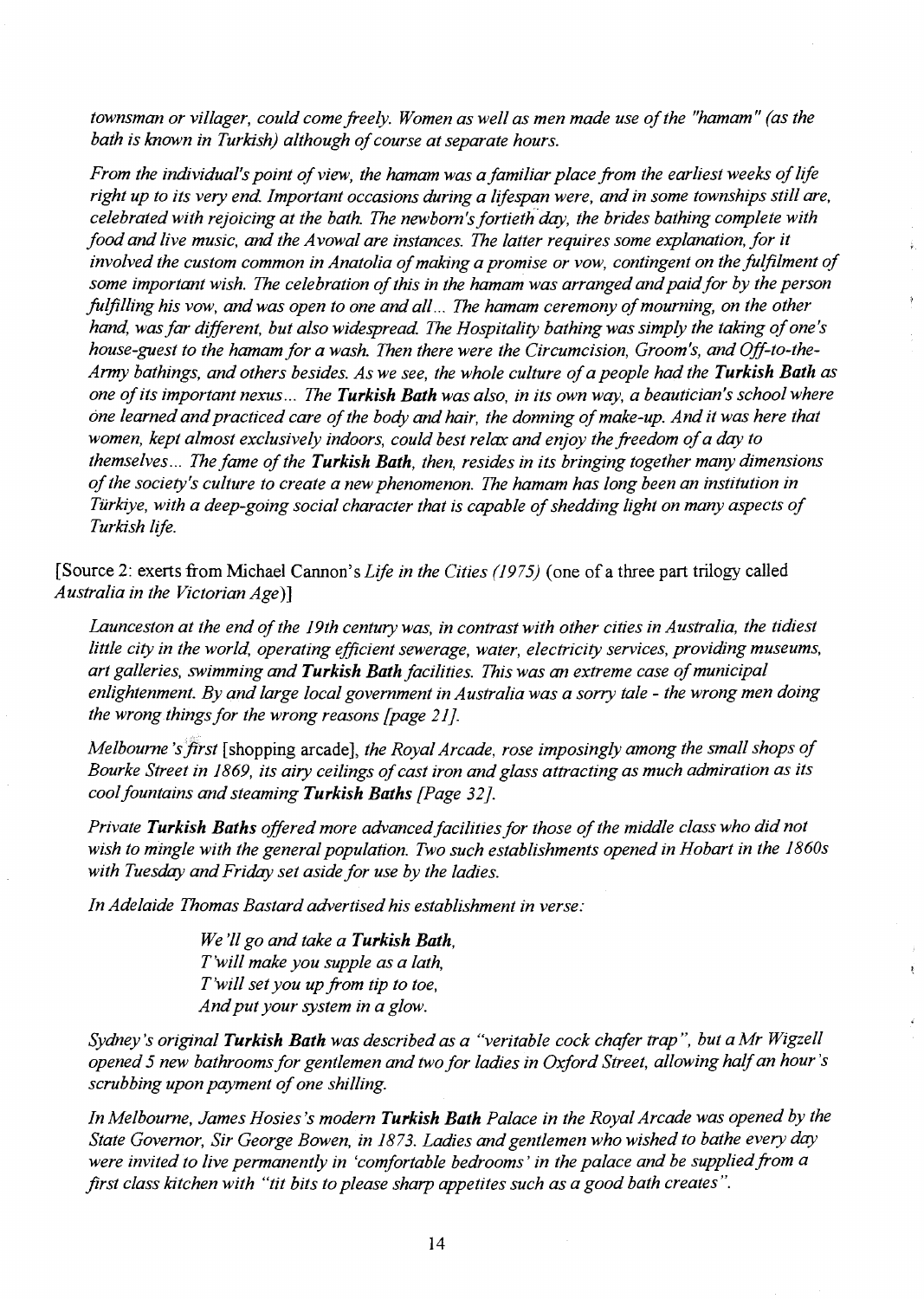*Gentlemen were requested to enter the bath with their boots on and to refrain from smoking and spitting.* 

*All clients were given a fig leaf to wear and were cautioned against 'casting it aside' while other bathers were present.* 

*Regular clients included Police Superintendent McCullen, the Town Clerk Edmund Fitzgibbon, a future Baronet w.L. Clarke, the actor George Coppin, mining magnate J.B. Watson, physicianpolitician Dr D.L. Smith, Ned Kelly's lawyer David Gounson, prominent preacher Reverent R.K. Ewing and many other wearers of the 'fig leaf'{p.163-4].* 

**.. -. ..** 

## Vou're Invited...

If you are planning a return visit to Wynstay gardens and the Turkish Bath during the March/April opening and if you have not previously joined the roster as a volunteer, why not think about signing up for a shift, or a day.... We can really use the help, you can get to know more about the work of the Historical Society and meet fellow members who share your interest in the development of the Turkish Bath Museum and preservation of the history of the Mt Wilson community.



We need at least 6 people for each 2-hour shift, and with 3 shifts a day for the 11 open days this adds up to quite a number of people. Whether staffing the gate, directing visitors in the gardens, answering questions in the Turkish Bath, or serving teas and scones, it's always fun meeting fellow volunteers and making a contribution to this wonderful project.

All offers of help are warmly appreciated! In return we offer free admission on the day, free tea and scones, and yet another reason to visit Mount Wilson in its glorious autumn colours. Bring your lunch and spend the day!

Sign up by completing the enclosed form and returning it to the roster co-ordinator by 16th March. You will receive a copy of your schedule in the mail. And thanks for your help!

## $A$  Mote from the  $\epsilon$ Sitor

Thank you to all those who contributed to this newsletter, especially Wilga Smart and Mary Reynolds, and for all the positive feedback and support which I received as a response to the August 1997 edition. I would also like to offer a very large and very belated thanks to Caraline and Frank McLeod of Canyonleigh (Southern Highlands, NSW) for the use of their computer equipment, study, spare bedroom, coffee plunger and unsuspecting mangos for the final layout of both this and the August 1997 editions of the newsletter.

My address has changed since the last edition and I can now be found at 13 Mortlake Street, Concord, 2137 [ph. (02) 97432910]. Please feel free to write or contact me by telephone with any questions, concerns, queries, complaints, quibbles, quetzals (oh, I think that might in fact be a Central American bird with golden-green and scarlet plumage), quotations, concepts, confessions, confusion, considerations or conclusive contemplations with regard to the newsletter. Many thanks.

Elspeth Callender